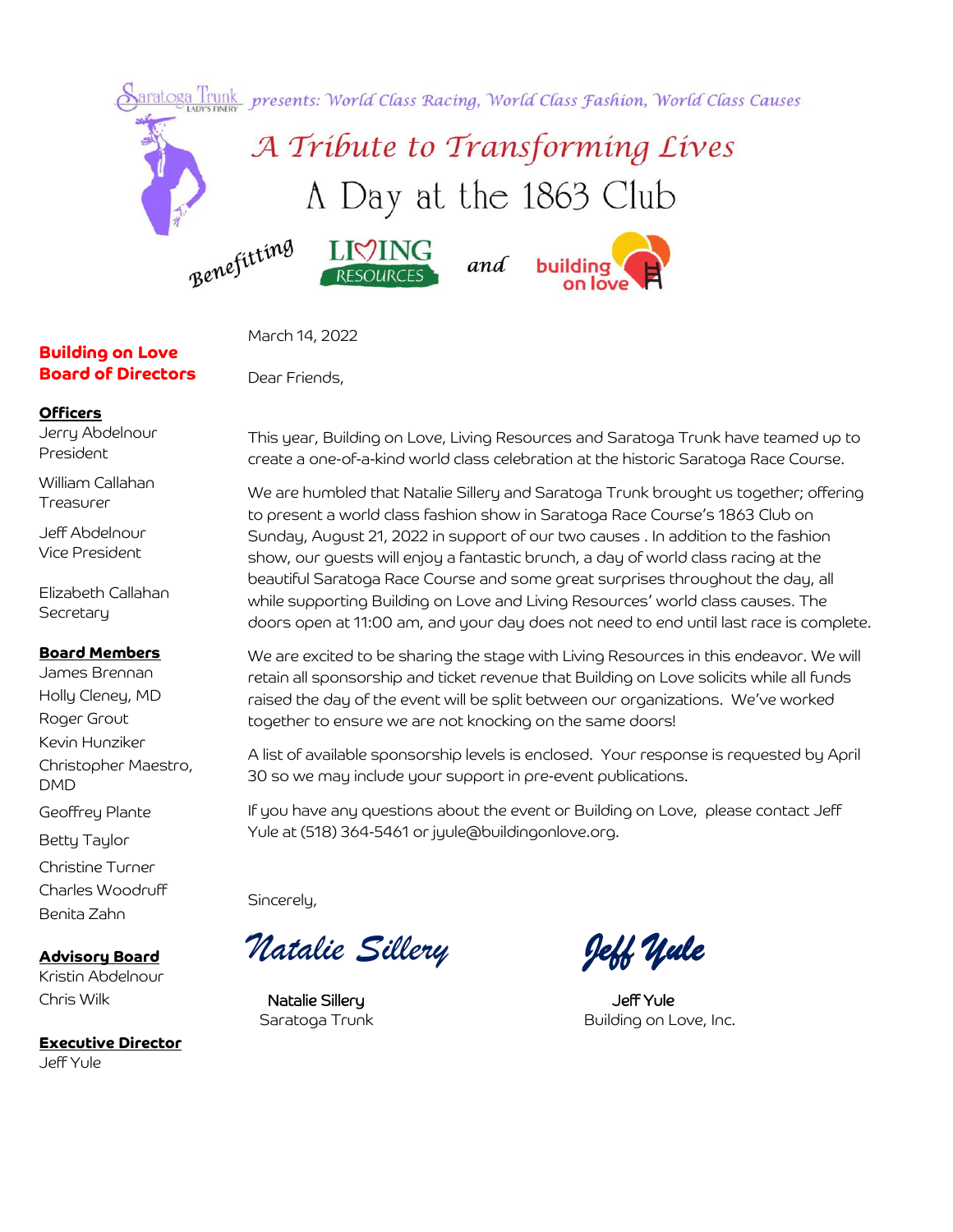Saratoga Trunk presents: World Class Racing, World Class Fashion, World Class Causes



**Fashion Show \* Brunch \* Racing**

# **Sunday, August 21st – Saratoga Race Course**

# Sponsorship Levels and Benefits

### Winner's Circle (VIP Experience) - \$10,000

- One reserved stage side table with ten complimentary tickets
- Named race opportunity and Winner's Circle access for your race
- Pre-race Paddock tour prior to a race for your table
- Infield board message
- Acknowledgement as a Lead Sponsor of the event from stage
- Prominent recognition on a rotating slideshow visible throughout the event
- Prominent signage at event
- Full-page ad in program (front inside cover or rear cover)
- Large logo/name placement/visibility on event invitations and e-invites
- Guest names included on honorary committee listing
- Five Preferred Parking Passes

#### Triple Crown (Prestigious Experience) - \$5,000

- One reserved table with eight complimentary tickets
- Pre-race Paddock tour prior to a race for your table
- Infield board message
- Verbal acknowledgement at the event
- Recognition on a rotating slideshow visible throughout the event
- Prominent signage at event
- Full-page ad in program
- Large logo/name placement/visibility on event invitations and e-invites
- Guest names included on honorary committee listing
- Four preferred parking passes

#### Champagne Toast

#### Mimosas

World Class Fashion presented by Natalie Sillery & Saratoga Trunk

> **Scrumptious** Brunch Buffet

World Class Racing

**Supporting** two local organizations partnering to raise funds for their vital missions

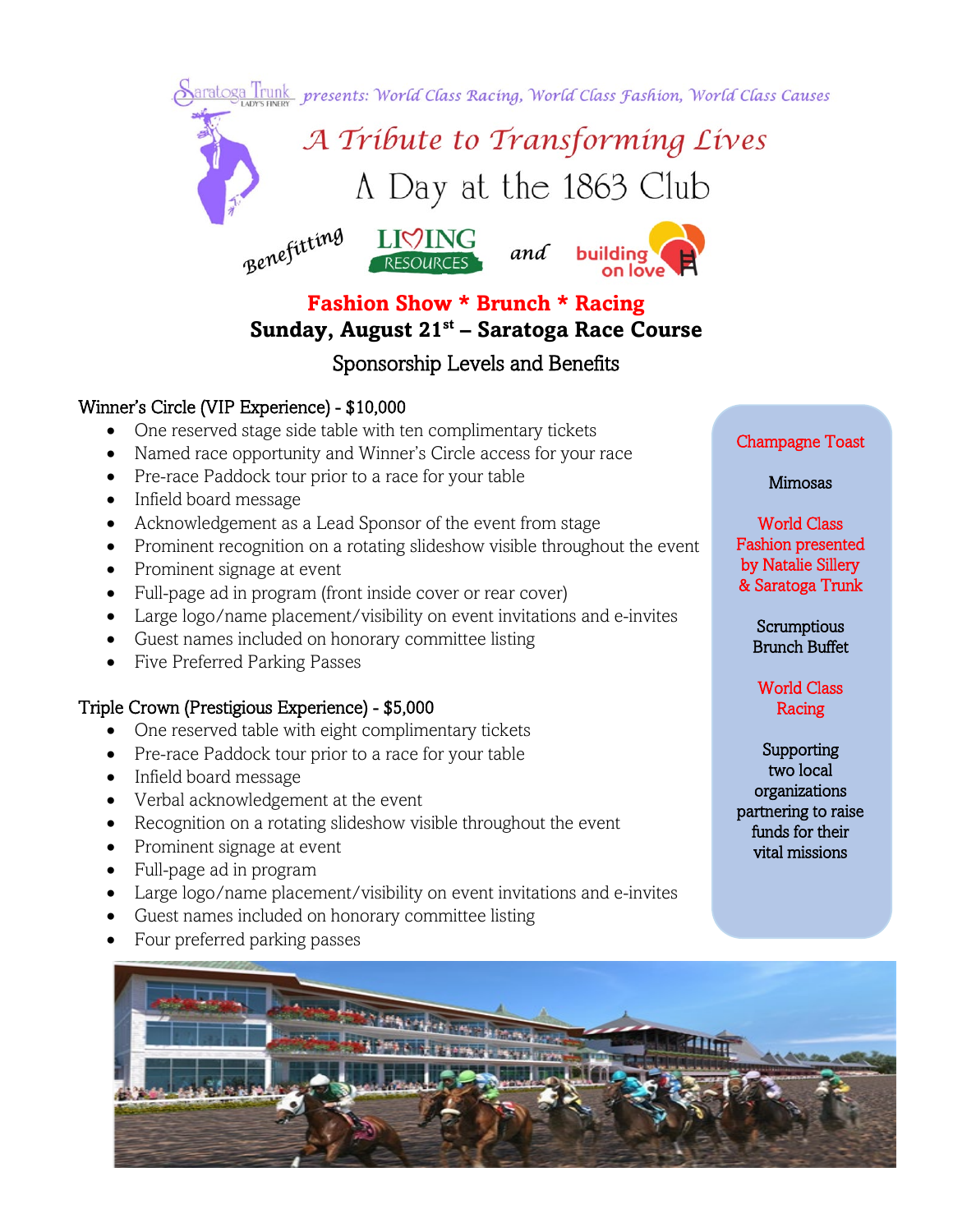### Thoroughbred (Ultimate Experience) - \$3,500

- One reserved table with eight complimentary tickets
- Infield board message
- Verbal acknowledgement at the event
- Half-page ad in program
- Signage at the event
- Name on all invitations and e-invites
- Logo recognition on a rotating slideshow visible throughout the event
- Guest names included on honorary committee listing
- Four preferred parking passes

# Trifecta (Premier Experience) - \$2,500

- One reserved table (along windows facing the track) with six complimentary tickets
- Infield board message
- Half-page ad in program
- Signage at the event
- Name on all invitations and e-invites
- Logo recognition on a rotating slideshow visible throughout the event
- Guest names included on honorary committee listing
- Three preferred parking passes

# Exacta - \$2,000

- One reserved table with eight complimentary tickets
- Name on all invitations and e-invites
- Two guest names included on honorary committee listing
- Name visibility on slideshows
- Four preferred parking passes

#### HONORARY COMMITTEE **OPTIONS**

# Pick 4 - \$1,000

Four complimentary tickets

Name on all invitations and e-invites

Name visibility on slideshows

Two preferred parking passes

### Daily Double - \$500

Two complimentary tickets

Name on all invitations and e-invites

Name visibility on slideshows

One preferred parking pass

# Win - \$250

One complimentary ticket

Name on all invitations and e-invites

Name visibility on slideshows

One preferred parking pass